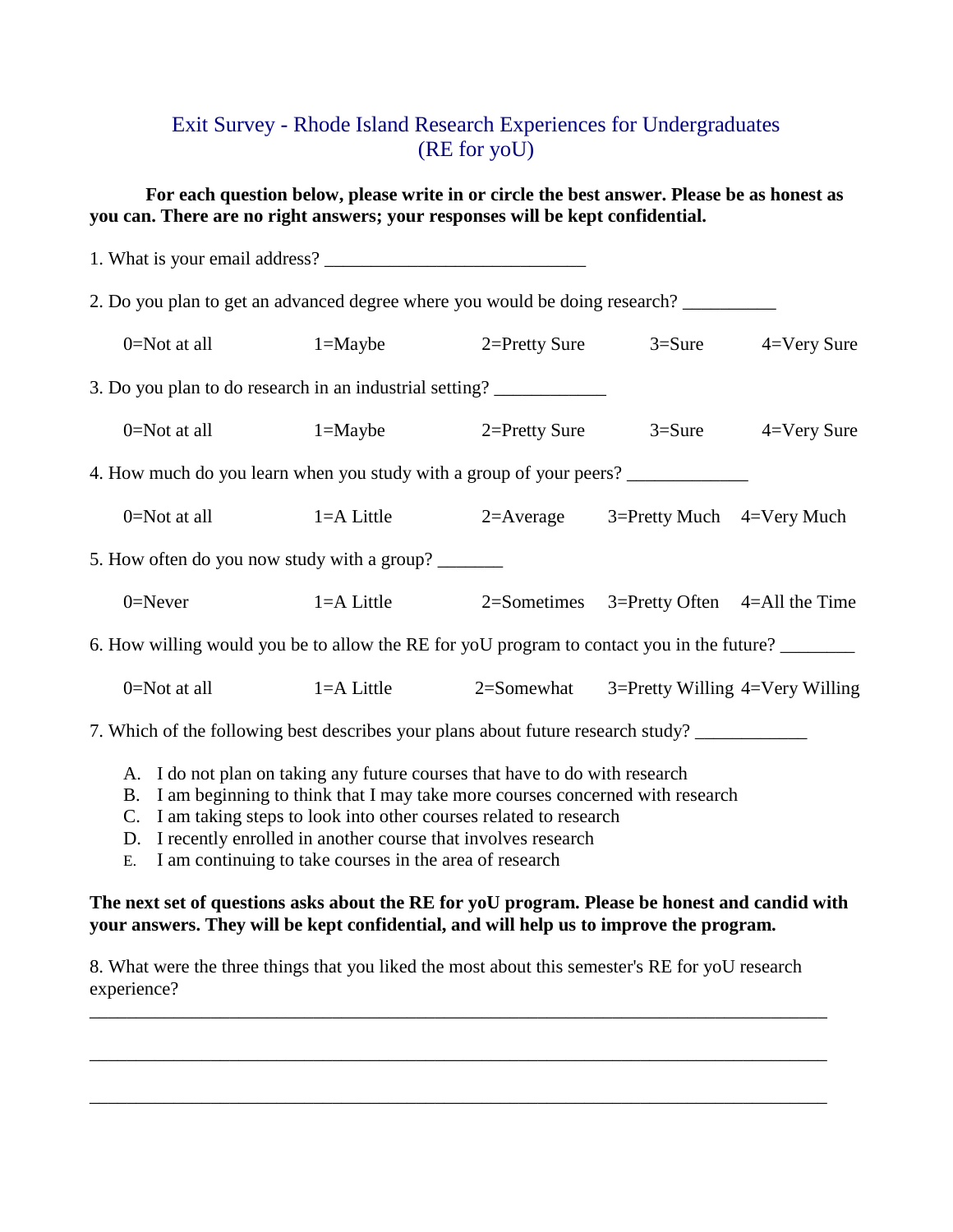9. What were the three things that you liked least about the RE for yoU research experience?

\_\_\_\_\_\_\_\_\_\_\_\_\_\_\_\_\_\_\_\_\_\_\_\_\_\_\_\_\_\_\_\_\_\_\_\_\_\_\_\_\_\_\_\_\_\_\_\_\_\_\_\_\_\_\_\_\_\_\_\_\_\_\_\_\_\_\_\_\_\_\_\_\_\_\_\_\_\_

\_\_\_\_\_\_\_\_\_\_\_\_\_\_\_\_\_\_\_\_\_\_\_\_\_\_\_\_\_\_\_\_\_\_\_\_\_\_\_\_\_\_\_\_\_\_\_\_\_\_\_\_\_\_\_\_\_\_\_\_\_\_\_\_\_\_\_\_\_\_\_\_\_\_\_\_\_\_\_

\_\_\_\_\_\_\_\_\_\_\_\_\_\_\_\_\_\_\_\_\_\_\_\_\_\_\_\_\_\_\_\_\_\_\_\_\_\_\_\_\_\_\_\_\_\_\_\_\_\_\_\_\_\_\_\_\_\_\_\_\_\_\_\_\_\_\_\_\_\_\_\_\_\_\_\_\_\_\_

10. List two ways that your participation in this semester's RE for yoU research experience changed your views about research.

\_\_\_\_\_\_\_\_\_\_\_\_\_\_\_\_\_\_\_\_\_\_\_\_\_\_\_\_\_\_\_\_\_\_\_\_\_\_\_\_\_\_\_\_\_\_\_\_\_\_\_\_\_\_\_\_\_\_\_\_\_\_\_\_\_\_\_\_\_\_\_\_\_\_\_\_\_\_\_

\_\_\_\_\_\_\_\_\_\_\_\_\_\_\_\_\_\_\_\_\_\_\_\_\_\_\_\_\_\_\_\_\_\_\_\_\_\_\_\_\_\_\_\_\_\_\_\_\_\_\_\_\_\_\_\_\_\_\_\_\_\_\_\_\_\_\_\_\_\_\_\_\_\_\_\_\_\_\_\_

\_\_\_\_\_\_\_\_\_\_\_\_\_\_\_\_\_\_\_\_\_\_\_\_\_\_\_\_\_\_\_\_\_\_\_\_\_\_\_\_\_\_\_\_\_\_\_\_\_\_\_\_\_\_\_\_\_\_\_\_\_\_\_\_\_\_\_\_\_\_\_\_\_\_\_\_\_\_\_\_\_

\_\_\_\_\_\_\_\_\_\_\_\_\_\_\_\_\_\_\_\_\_\_\_\_\_\_\_\_\_\_\_\_\_\_\_\_\_\_\_\_\_\_\_\_\_\_\_\_\_\_\_\_\_\_\_\_\_\_\_\_\_\_\_\_\_\_\_\_\_\_\_\_\_\_\_\_\_\_\_\_\_

\_\_\_\_\_\_\_\_\_\_\_\_\_\_\_\_\_\_\_\_\_\_\_\_\_\_\_\_\_\_\_\_\_\_\_\_\_\_\_\_\_\_\_\_\_\_\_\_\_\_\_\_\_\_\_\_\_\_\_\_\_\_\_\_\_\_\_\_\_\_\_\_\_\_\_\_\_\_\_\_\_

\_\_\_\_\_\_\_\_\_\_\_\_\_\_\_\_\_\_\_\_\_\_\_\_\_\_\_\_\_\_\_\_\_\_\_\_\_\_\_\_\_\_\_\_\_\_\_\_\_\_\_\_\_\_\_\_\_\_\_\_\_\_\_\_\_\_\_\_\_\_\_\_\_\_\_\_\_\_\_\_\_

11. Recommend two changes that we should make next time to make the RE for yoU research experience a better experience for undergraduates.

12. List two ideas that you think could help get more students to participate in future RE for yoU research experiences.

13. Indicate your overall impression of your experience this semester in the RE for yoU research experience: \_\_\_\_\_\_\_\_\_\_\_

0=Very Bad 1=Bad 2=Neutral 3=Good 4=Very Good

14. Rate how likely you would be to participate in another RE for yoU research experience if you were given the opportunity: \_\_\_\_\_\_\_\_\_\_\_

| $0 = \nVert \text{Very Unlike} \cdot \text{.}$<br>3=Likely<br>$1 =$ Unlikely<br>$2=N0$ Opinion | 4=Very Likely |
|------------------------------------------------------------------------------------------------|---------------|
|------------------------------------------------------------------------------------------------|---------------|

15. Thank you for completing this survey. We welcome your comments (continue on the reverse if necessary):

\_\_\_\_\_\_\_\_\_\_\_\_\_\_\_\_\_\_\_\_\_\_\_\_\_\_\_\_\_\_\_\_\_\_\_\_\_\_\_\_\_\_\_\_\_\_\_\_\_\_\_\_\_\_\_\_\_\_\_\_\_\_\_\_\_\_\_\_\_\_\_\_\_\_\_\_\_\_\_\_\_\_

**The next set of questions are only for those RE for yoU students who traveled to Germany.**